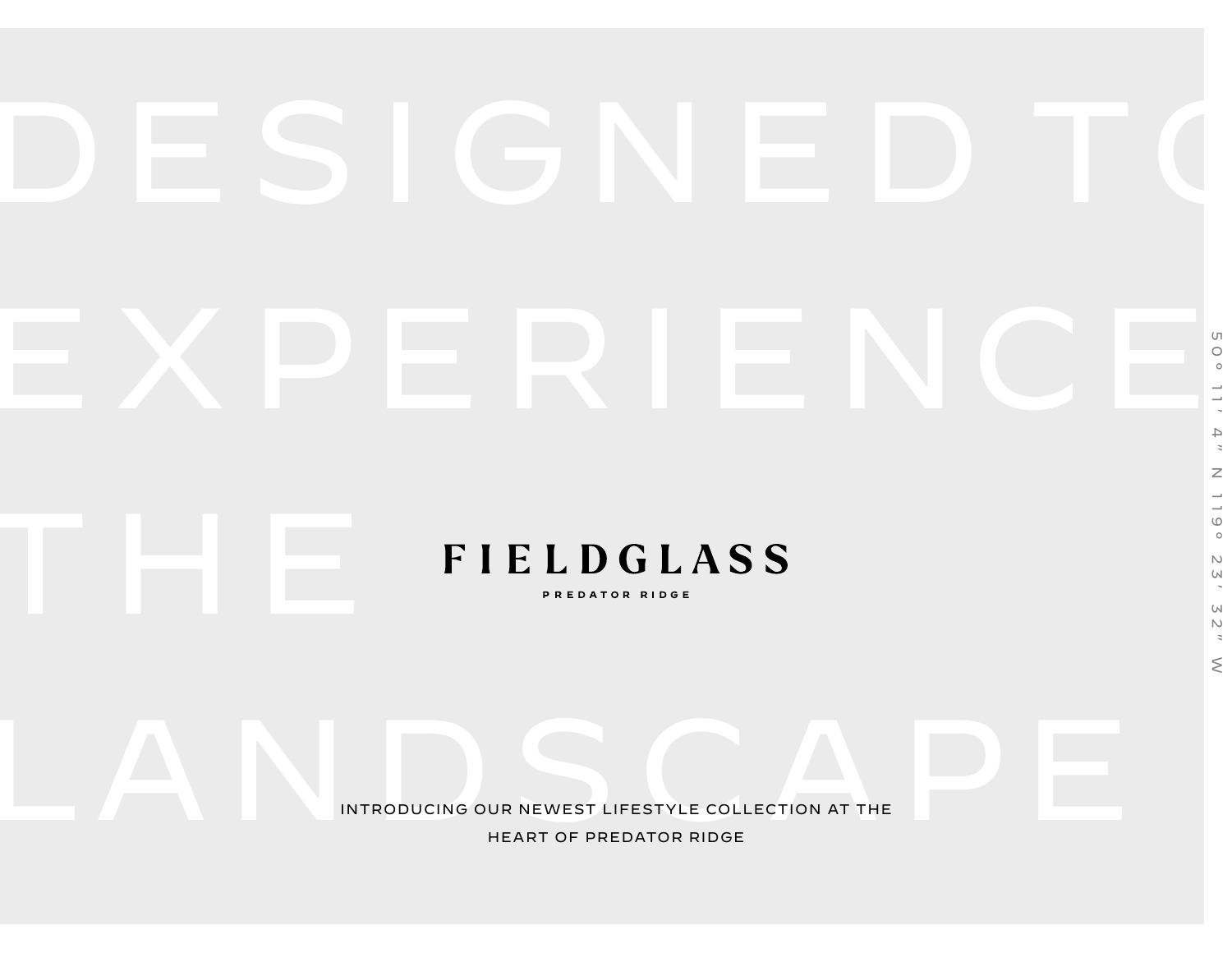M A STERFULLY DESIGNED HOMES WITH A DISTINCT O K A N A G A N A L S T H E T I C T H A T M I R R O R S T H E DRAMATIC BEAUTY OF LAND, LAKE, AND SKY.



## Modern design that reflects the spirit of the land.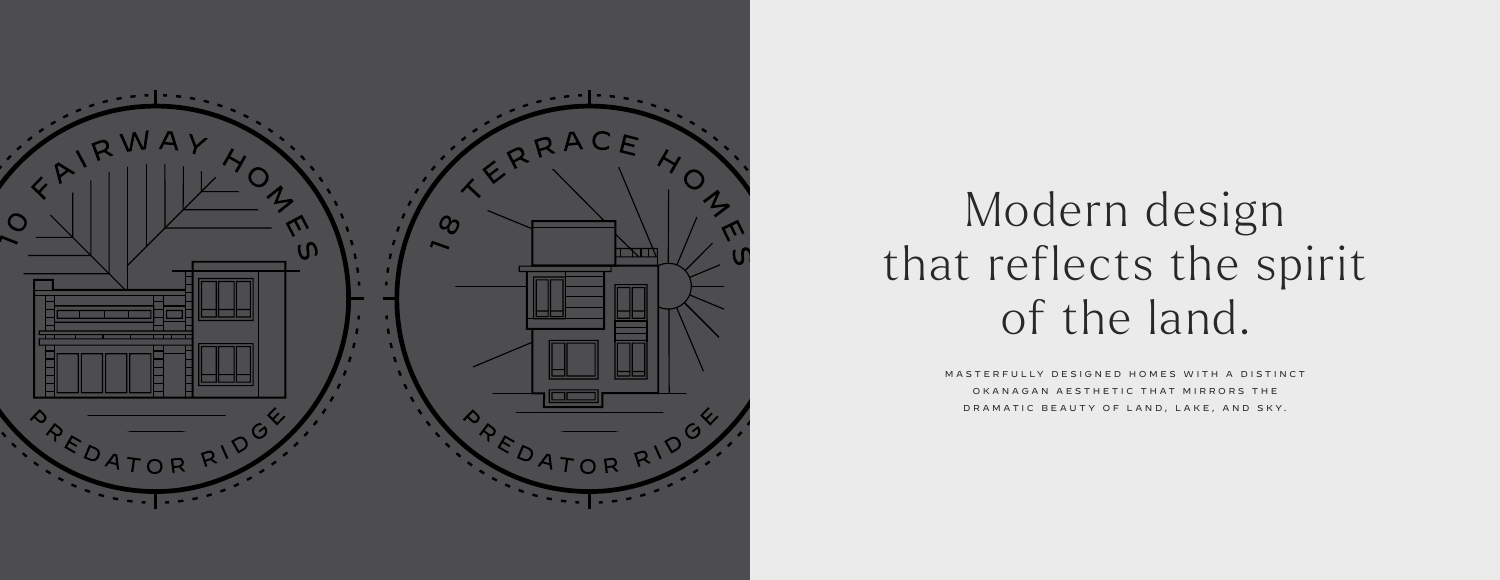$03 -$ 

Well-designed communal spaces give you the opportunity to gather, to connect, and to share the experience of living within the breathtaking natural beauty of the Okanagan.



| A place to    |
|---------------|
| live. A place |
| to share.     |
| A place       |
| to come       |
| together.     |
|               |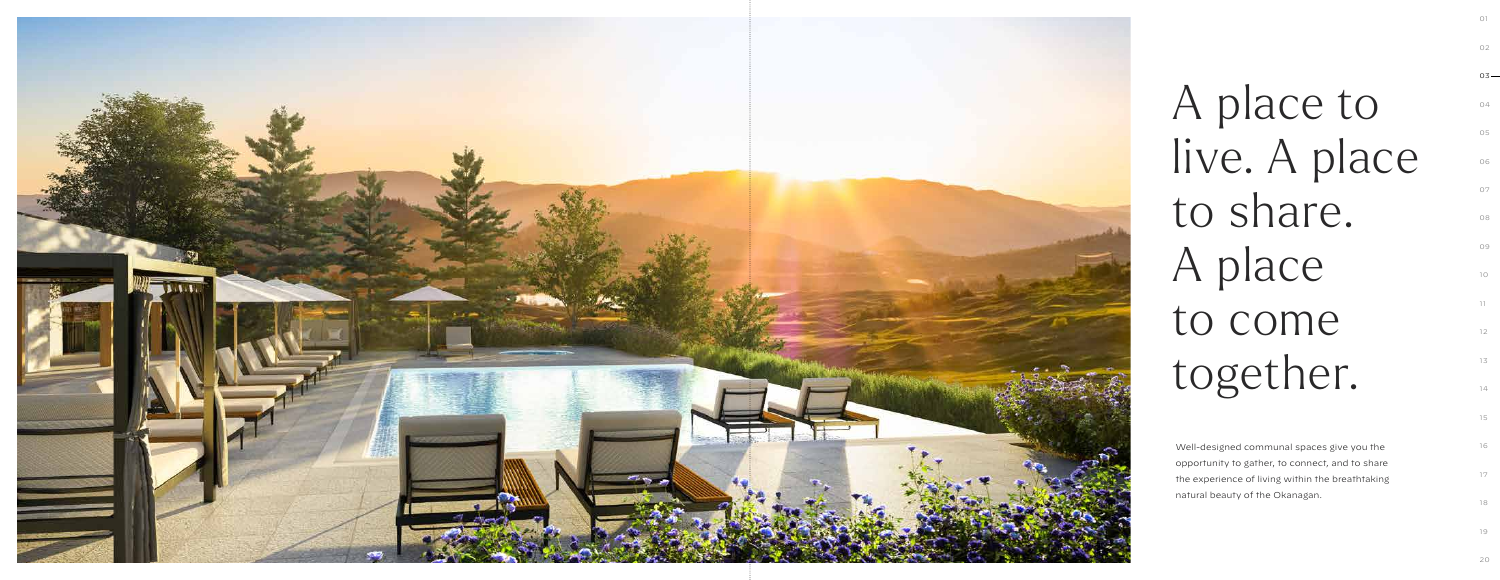## I R V

## Refined semi-detached homes with meticulous craftsmanship.

## HOMES



 $05 -$ 06

|                                                         | O9              |
|---------------------------------------------------------|-----------------|
| Character and liveability come together in refined      |                 |
| semi-detached homes fronting the award-winning          | 10 <sup>1</sup> |
| Ridge course. Ground-oriented layouts with oversized    |                 |
| balconies and patios that meld outdoor and indoor space | 11.             |
| into one expansive living area. A dramatic statement of |                 |
| thoughtful design and forward-thinking style.           | 12              |
|                                                         |                 |
|                                                         | 13              |

DESIGN + NATURE + LIFESTYLE

01

08

15

02

16

03

17

04

18

19

20

07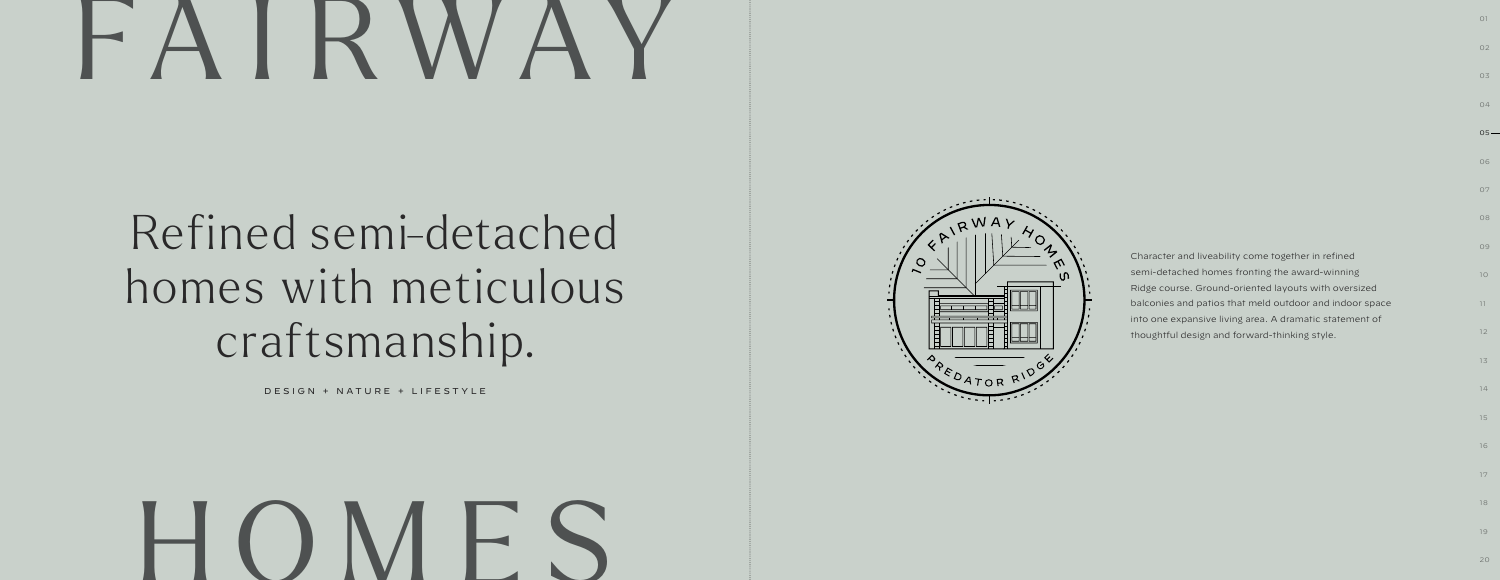

## A place that speaks to you.



Design-driven architecture that celebrates a deep love for the land. Spacious, groundoriented layouts and careful attention to craft make for distinct homes that are warm and welcoming.

 $07 -$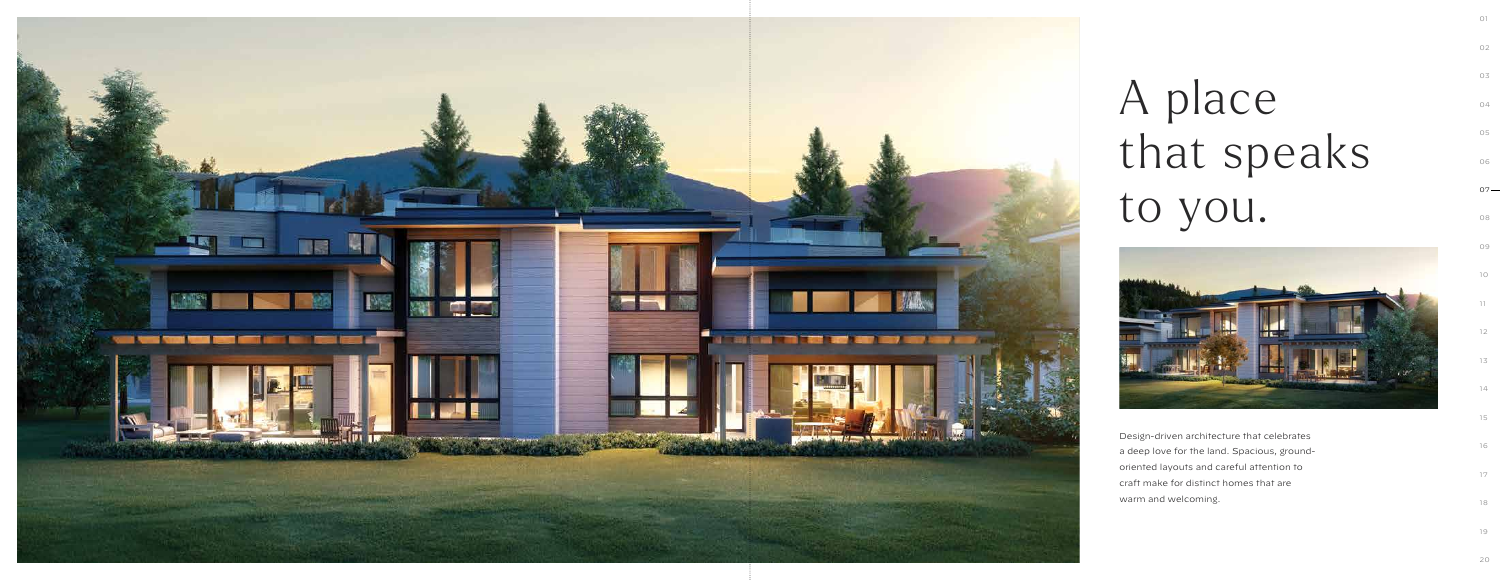### DESIGNED FOR MODERN LIVING.

Fully-appointed kitchens give you plenty of room to dine, live, and entertain. Exacting attention to materials and design details offer bold living spaces that are as pleasurable to look at as they are to live in.





 $-$  08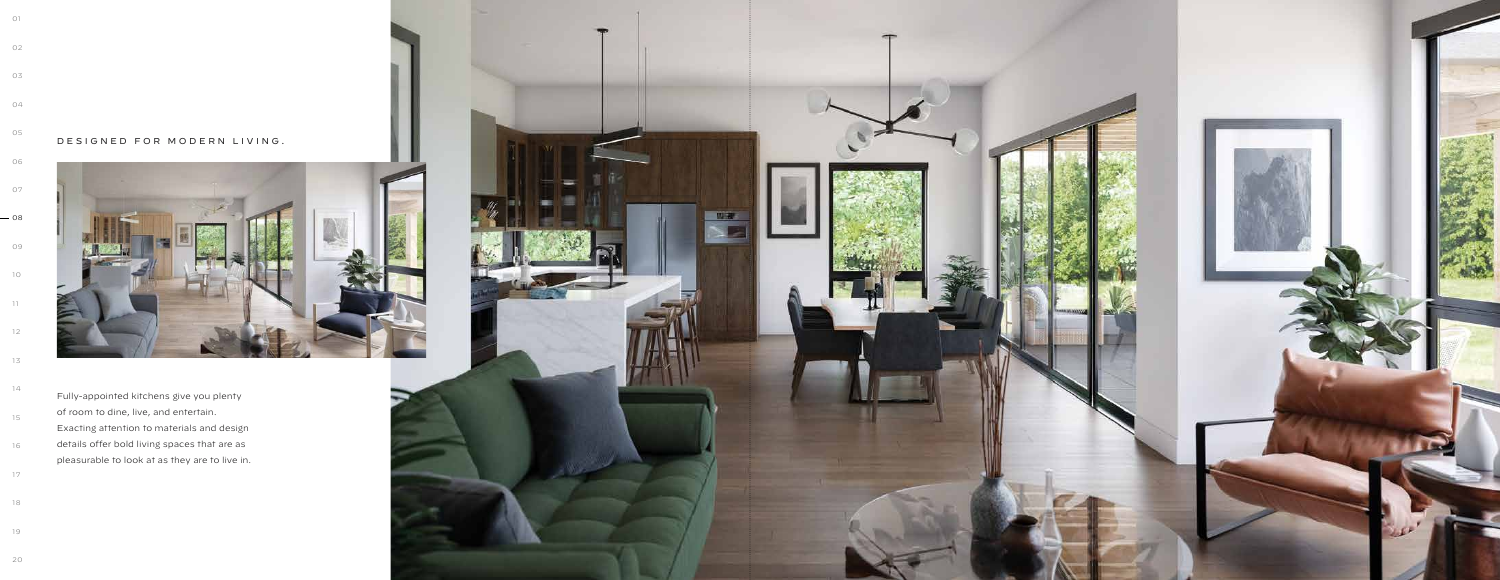

### WHERE NATURE AND HOME COME TOGETHER.



 $11 -$ 

Soft colours and natural materials create a quiet refuge from the everyday. Luxury design touches such as freestanding soaker tubs and stone tilework project a quiet elegance and tasteful, harmonious style.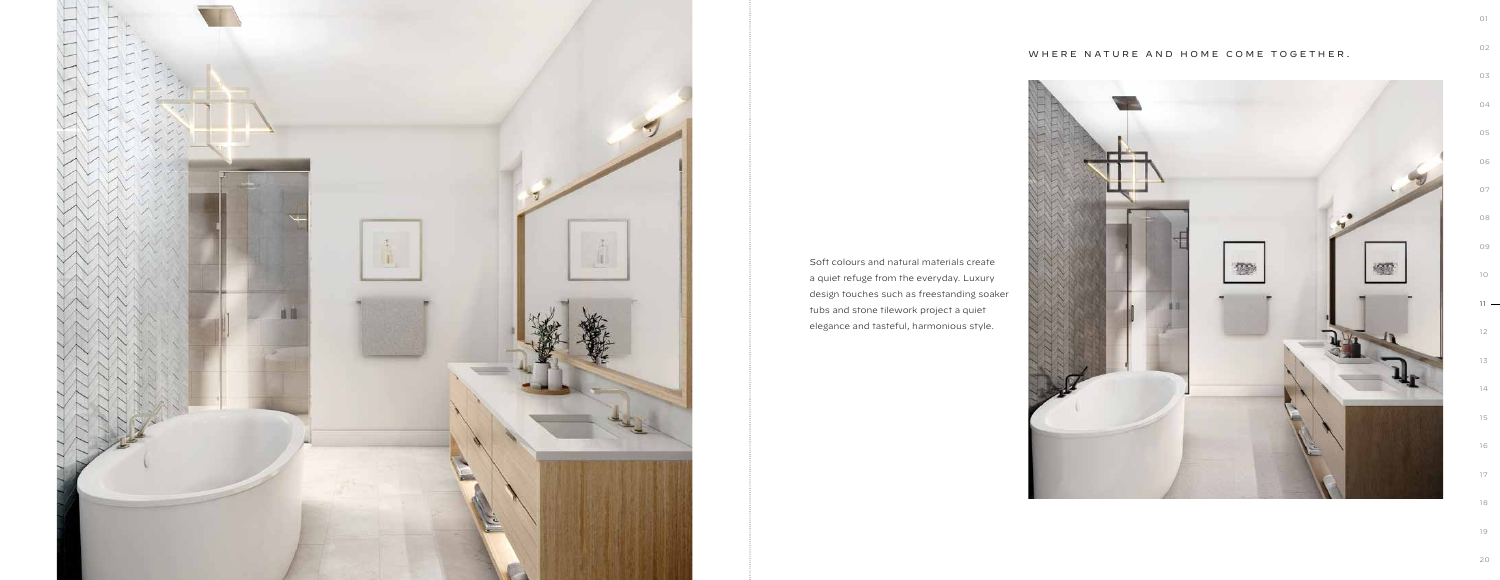## Modern townhome designs that celebrate nature.



Stunning townhomes with a distinct, understated style that embrace not only the palette but the essence of the land itself. Large private rooftop patios and wellthought-out layouts make for exceptionally livable homes. A sophisticated yet approachable introduction to Predator's vibrant resort lifestyle.

VISION + LANDSCAPE + LIVEABILITY

01

08

15

02

09

16

03

10

17

04

11

 $-12$ 

18

05

19

06

13

07

14



## TERRACE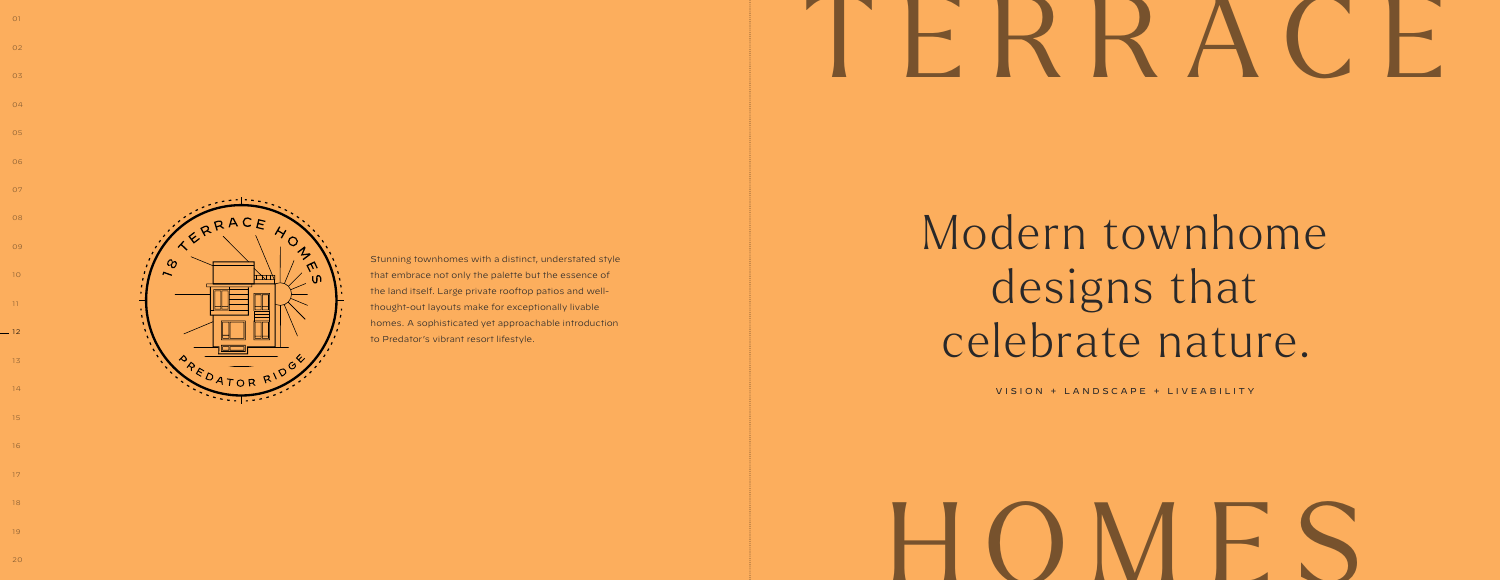## Bring the outdoors in.



Expansive rooftop terraces blur the line between indoors and out. Take in the panoramic views. Enjoy the sunset with friends and family. Forge a connection with the epic beauty of this unique landscape.



 $-14$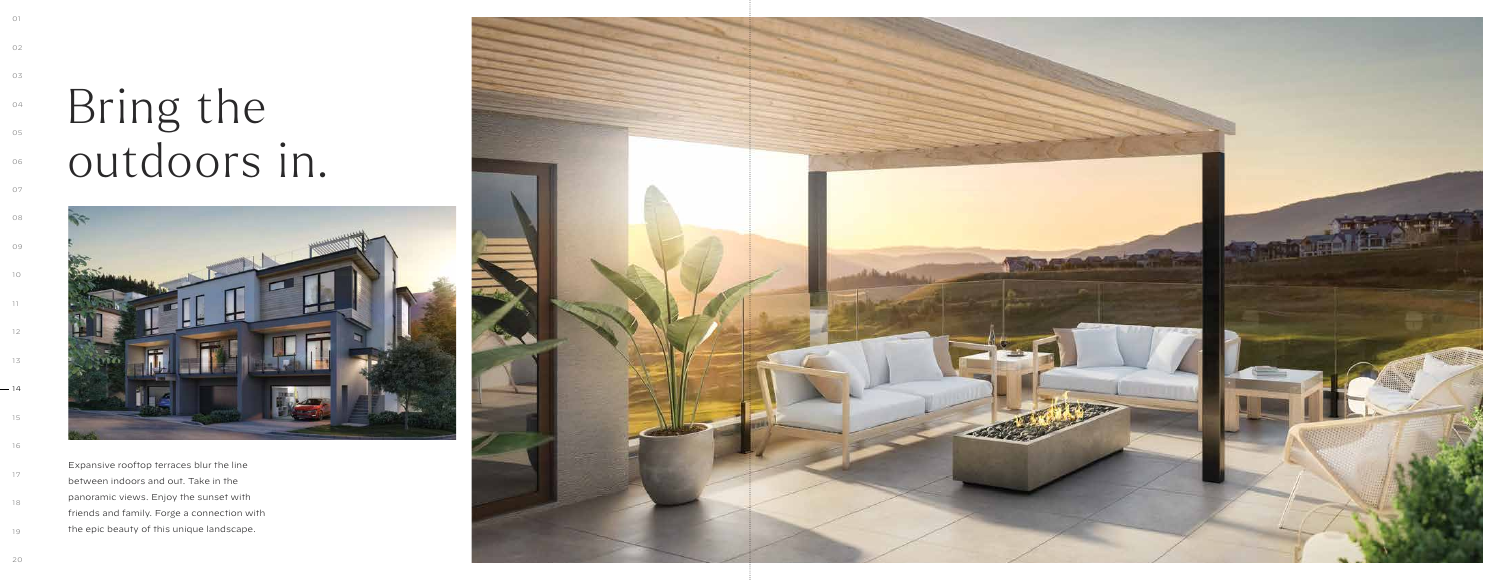#### MODERN DESIGN MEETS MODERN LIVING



A well-coordinated design vision coupled with quality craftsmanship create an attractively upscale look that remains warm and approachable. At the same time, practical design touches make for an exceptionally liveable space.



 $17 -$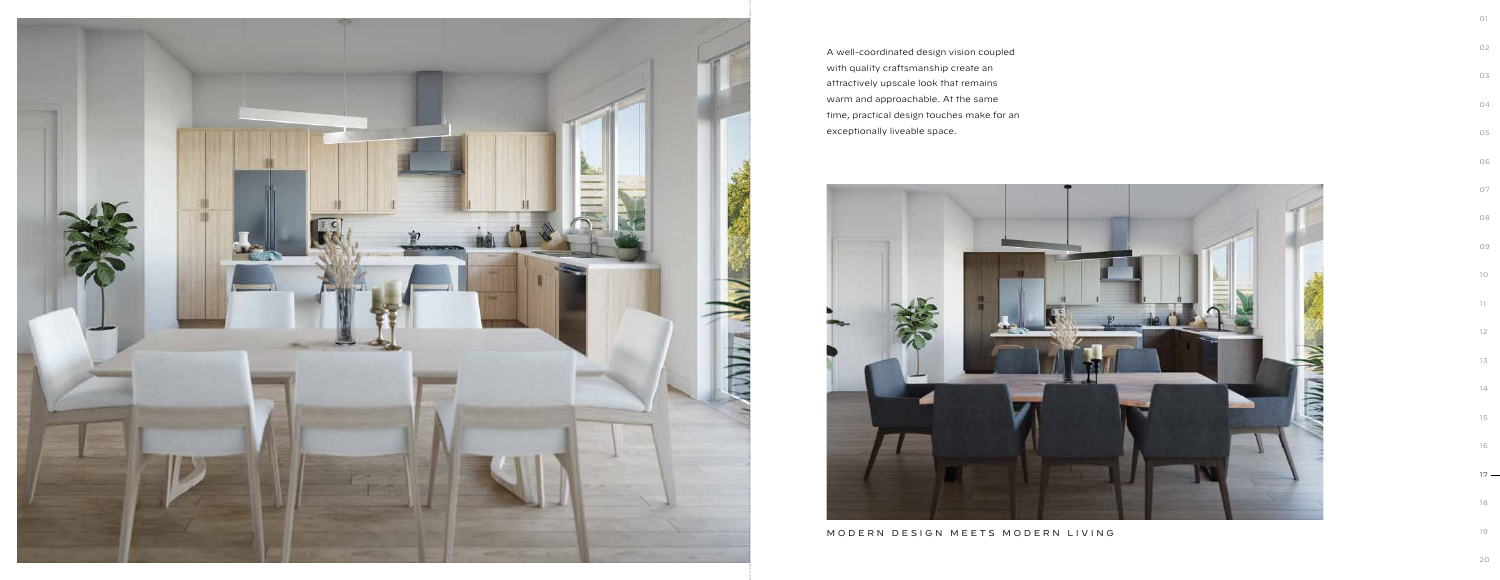#### A NATURAL SANCTUARY



 

 

### 

 



 



Two elegant yet approachable design schemes echo the colours and the textures of the land, while enhancing the experience of home and nature alike.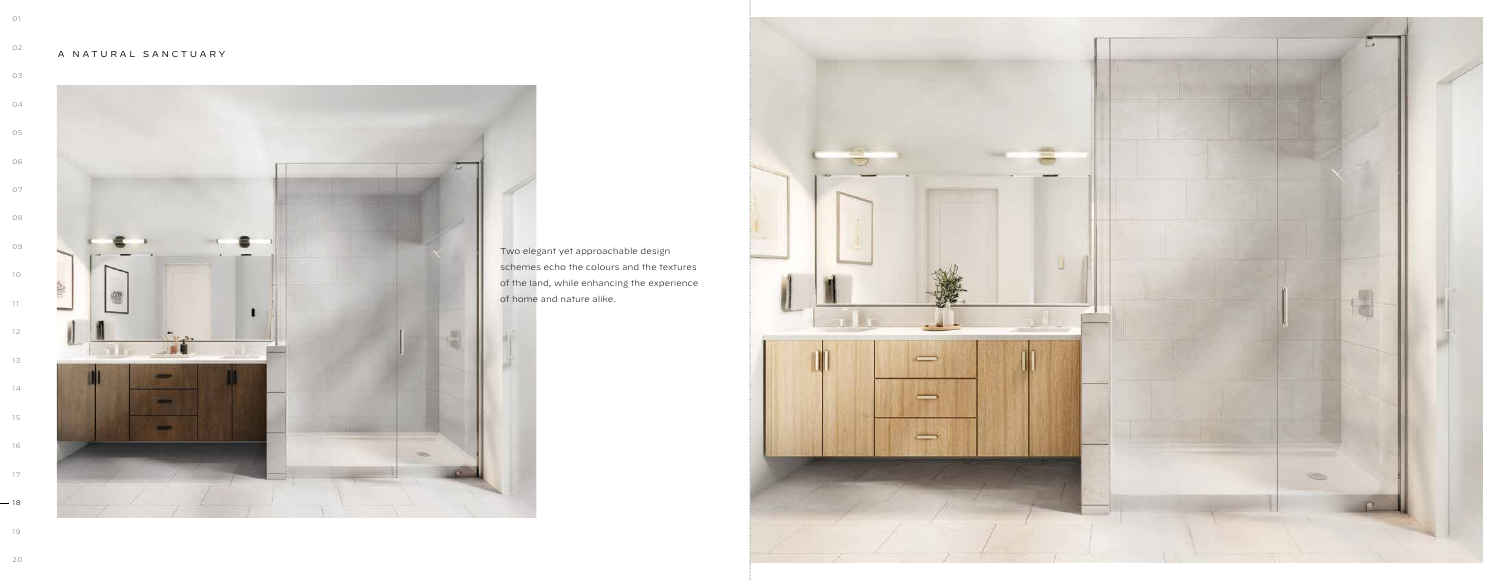## **The power** of experience.

#### WESBILD

Since 1981, Wesbild has been creating exceptional master-planned residential and resort communities in addition to investing significantly in commercial and industrial projects throughout Western Canada.



 $\sqrt{\sum_{\mathbf{A} \subseteq \mathbf{W}}}\sum_{\mathbf{A} \in \mathcal{C}}$ 

#### AVEX ARCHITECTURE

Avex Architecture is a boutique architectural firm specializing in custom residential, commercial, and industrial buildings throughout the Okanagan region.



#### EKISTICS ARCHITECTURE

Based in Vancouver, EKISTICS is a multidisciplinary design studio focused on sustainable landscape architecture and development, creating memorable places that meaningfully change environments and people's lives for the better.



#### MATERIA INTERIOR DESIGN STUDIO

Materia is a full service Kelowna-based Interior Design studio offering custom residential design, from new construction to renovations. Focused on the beauty of natural materials and environmental integrity, Materia designs spaces that respect the beautiful Okanagan landscape.

01

08

15

09

16

03

10

17

04

11

18

05

12

19

 $-20$ 

## $\bigwedge$ WESBILD

06

13

07